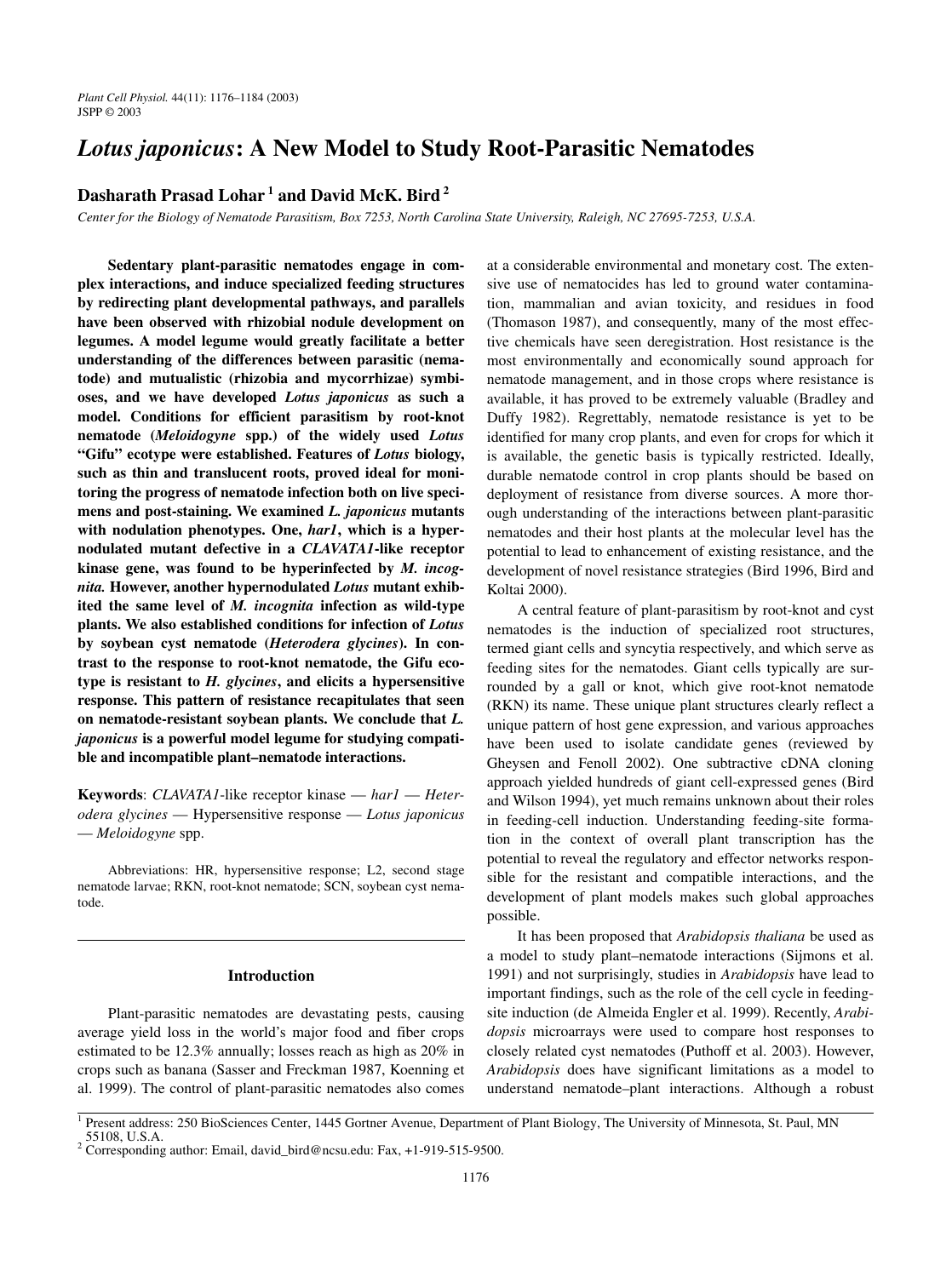

**Fig. 1** Gall induction on *L. japonicus* root grown in different media by RKN, *M. incognita*. One-week-old plants were inoculated with 800 eggs, and the roots were observed 3 weeks after inoculation. Arrows indicate some of the root galls. (A) Vermiculite. (B) Clay litter. (C) 50% sand/50% peat mix.

host for certain cyst nematodes, *Arabidopsis* is generally a poor host for RKN, and extensive surveys of *Arabidopsis* ecotypes have failed to reveal discernible genetic diversity in the host response ([Niebel et al. 1994](#page-8-7)). Further, although *Arabidopsis* is a good model for many aspects of basic plant biology, it is not representative of all plant families, nor all plant processes. In particular, *Arabidopsis* fails to engage in symbiotic associations either with rhizobia or mycorrhizae.

Through rhizobial symbioses, legume crops directly provide one-third of human protein intake. Nematodes are major legume pests, and soybean cyst nematode (SCN) for example, is recognized as the major pathogen of soybean [\(Wrather et al.](#page-8-8) [2001](#page-8-8)). Genetic analyses have revealed an interplay between SCN infection and nodulation ([Ko et al. 1984](#page-8-9)), but the complexity of soybean genetics has made understanding these relationships a daunting task ([Opperman and Bird 1998\)](#page-8-10). However, the development of the legume models *Lotus japonicus* and *Medicago truncatula* [\(VandenBosch and Stacey 2003\)](#page-8-11) provide an alternative route to dissecting complex biological symbioses, including the mutualistic, rhizobial–plant interaction and the parasitic, nematode–plant interaction. Indeed, recent studies using *Medicago* indicated that nodulation and giant-cell formation involve shared pathways of transcriptional regulation [\(Koltai et al. 2001](#page-8-12)). Genetic analyses of *Medicago* accessions has revealed a rich palette of diverse host responses to root-knot and cyst nematode infection (Dhandaydham and Opperman, personal communication), further reinforcing the utility of this legume model to study plant–nematode interactions. However, *Lotus* and *Medicago* do exhibit some fundamental differences in their associations with rhizobia, with the former forming determinant, and the latter, indeterminant nodules, and this is one reason why both species have been developed in parallel into models ([VandenBosch and Stacey 2003\)](#page-8-11). We therefore wish to use *Lotus* in parallel with *Medicago* to study both nematode–plant interactions per se, and also the interplay between nematode–parasitism and nodulation.

*L. japonicus* is a weed legume with a small (about 400 Mb) diploid genome, proven to be an effective model to study legume–rhizobium symbiosis ([Schauser et al. 1998,](#page-8-13) [Schauser et al. 1999,](#page-8-14) [Nishimura et al. 2002\)](#page-8-15). Advanced resources for genomic analysis [\(Asamizu et al. 2000\)](#page-7-4), and forward [\(Handberg and Stougaard 1992\)](#page-8-16) and reverse [\(Perry et al.](#page-8-17) [2003](#page-8-17)) genetic studies have been developed, as well as plant transformation techniques ([Lohar et al. 2001](#page-8-18), [Stiller et al.](#page-8-19) [1997](#page-8-19)). Here we report the development of *L. japonicus* as a model legume to study plant–nematode interactions, and validate this system using two species of RKN (*M. incognita* and *M. hapla*) and SCN (*Heterodera glycines*).

#### **Results**

#### *The Gifu B129 ecotype of L. japonicus is susceptible to RKN*

As a genus, RKN has a very broad host range [\(Sasser and](#page-8-0) [Freckman 1987\)](#page-8-0) and larvae apparently enter the roots of susceptible and resistant plants indiscriminately. However, because environmental factors can influence penetration, we examined the influence of several growth parameters on 1-week-old *L. japonicus* plants (ecotype Gifu B129) for infection by either freshly isolated *M. incognita* eggs or second stage larvae (L2), which are the only two nematode stages present in soil (apart from adult males, which do not penetrate plants). Because 28.0°C is optimum for *M. incognita* hatch, we initially chose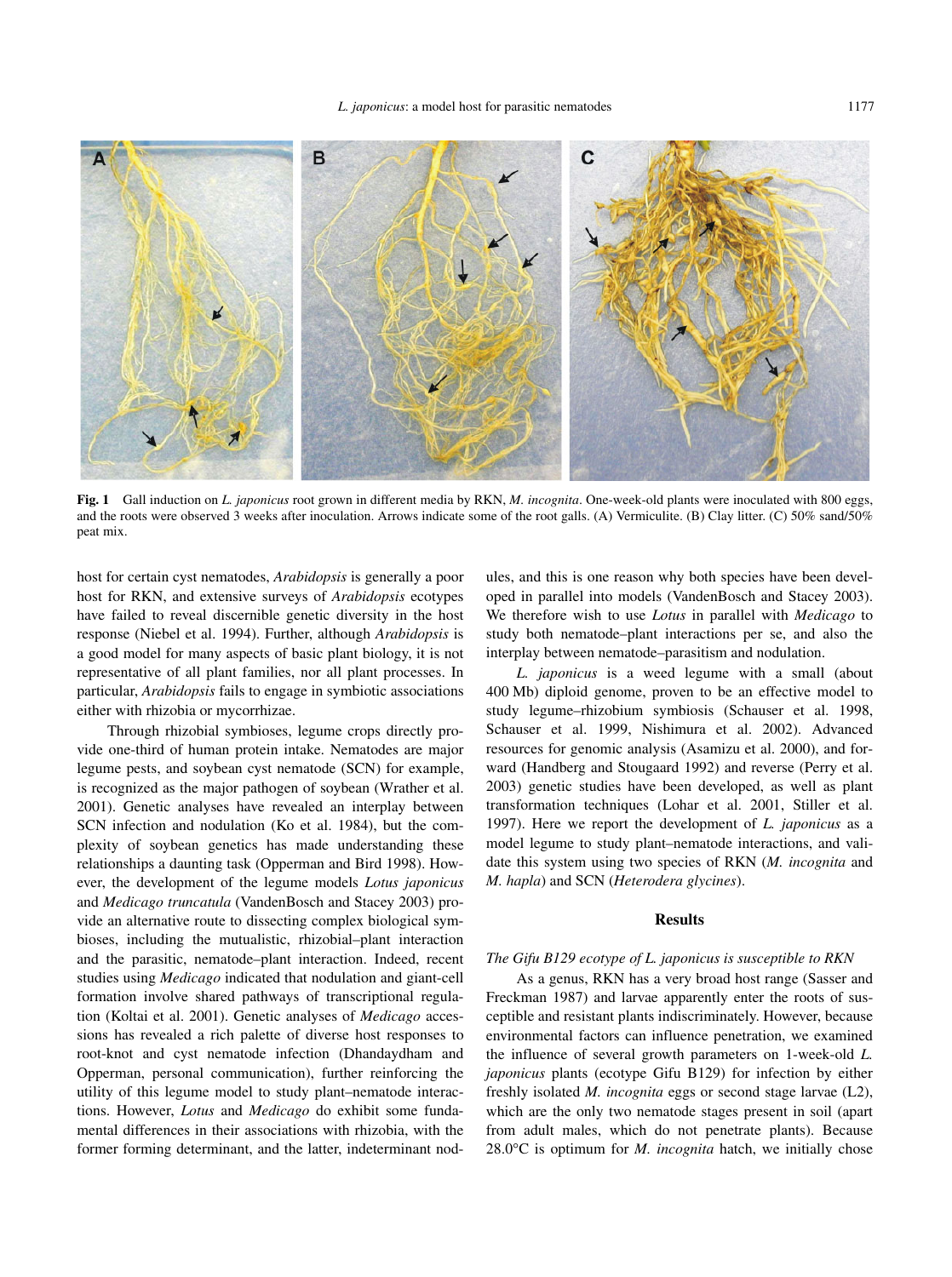

**Fig. 2** *L. japonicus* root infection by RKNs. (A) An L2 (arrow) entered the root just above the root tip, and after reaching the meristem turned around in the developing vascular cylinder. (B) An L2 (t) turning around after reaching the root meristem, and another migrating in the vascular cylinder (m). (C) Acid fuchsin stained root with a female *M. incognita* (stained red) feeding on a complex of giant cells (GC). (D) A hand crosssection through a *M. incognita* induced gall showing 2 egg sacs (ES) and egg masses (arrows). (E) A hand cross-section through a *M. hapla* induced gall showing egg sac (ES) and egg mass (arrow). (F) A part of the root with galls induced by *M. incognita*. Galls induced on root tips (terminal gall, TG) stop further root growth. (G) A portion of a root with galls induced by *M. hapla*. Due to numerous lateral root originating from the galls, it appears like a 'witch's broom'. (H) Cross-section through *M. incognita* induced gall. G, giant cells; D, layer of small dividing cells around the giant cells. (I) Cross-section through *M. hapla*-induced gall. G, giant cells; LR, lateral roots. Scale bars = 100 µm.

this temperature for infection, but observed that *Lotus* plants did not grow well at a constant temperature of 28.0°C. Lowering this to 26.0°C improved plant health, and using an infection rate either of 800 eggs or 200 L2 per plant consistently yielded indistinguishable and robust infection at both temperatures. All subsequent experiments were performed at a constant temperature of 26.0°C.

For many hosts (such as tomato and tobacco), the highest rates of experimental RKN infection are achieved by growing the plants in river bottom sand, and sand has the added advantage of being easy to remove for post-infection studies. However, we found that sand did not support typical *Lotus* root development, but rather lead to short, thick, and wavy roots. We therefore tested several "soil types" for their ability to both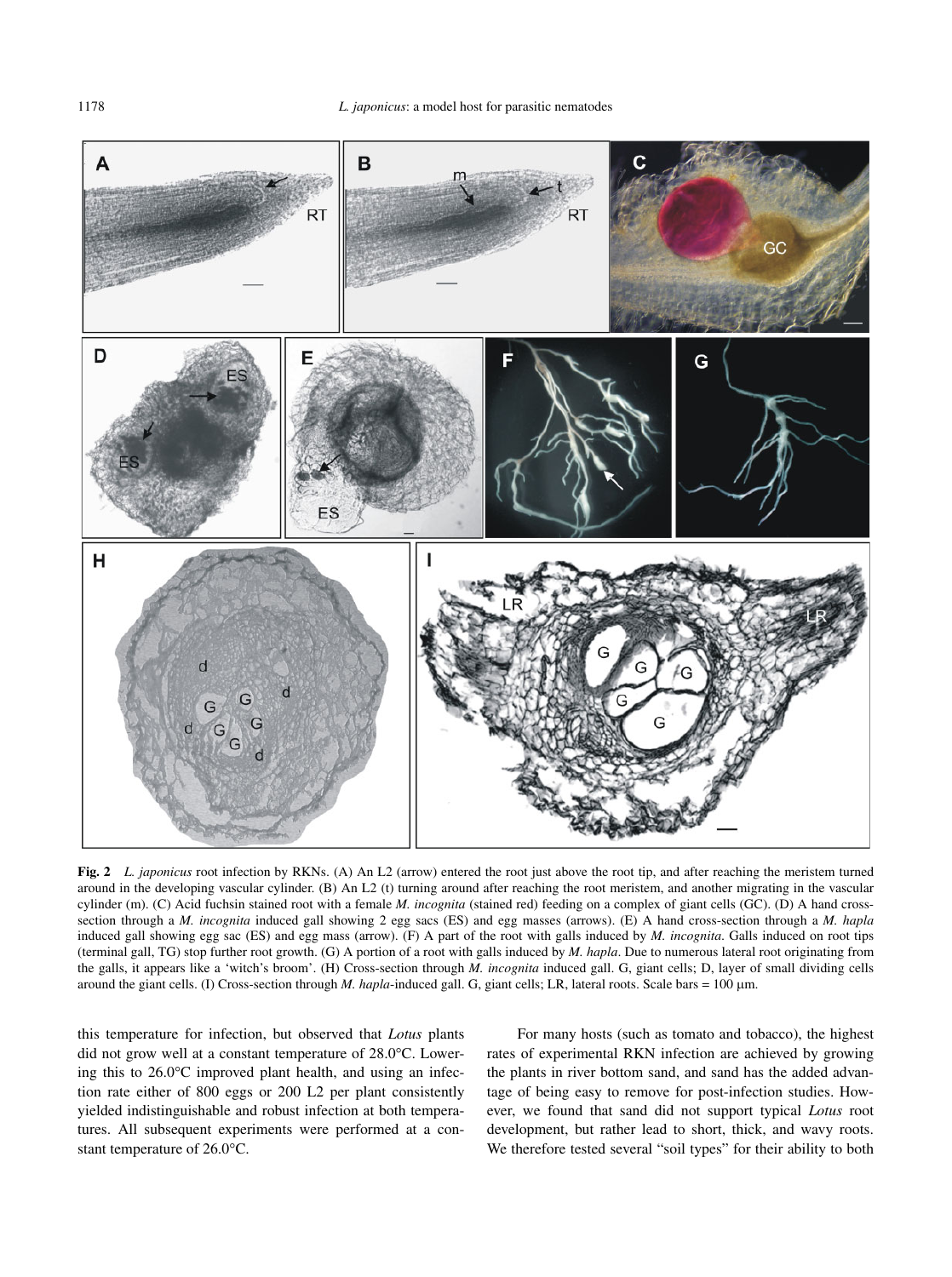support normal root development and permit efficient nematode invasion. Plants were fertilized weekly with Hornum's nutrient solution, and otherwise watered with tap water as needed. Vermiculite and clay litter were easy to wash off, but failed to provide robust infection; in vermiculite (Fig. [1](#page-8-21)A) and clay litter (Fig. [1B](#page-8-21)), the infection rate was low and those root galls which did develop were small. There was no apparent difference between vermiculite and clay litter in terms of root infection and gall size. In contrast an equal sand/peat mixture supported both normal root development and robust nematode infection (Fig. [1](#page-8-21)C), typically yielding approximately 30 root galls per plant at 3 weeks after inoculation. The kinetics of RKN infection in vermiculite and clay litter also appeared to be slower than in the sand/peat mixture. Visible root galls were apparent on roots grown in the sand/peat mixture a week after inoculation with RKN eggs whereas it took about 2–3 weeks on vermiculite and clay litter raised plants for galls to be detected. Inoculation of *Lotus* roots with *M. hapla* eggs (800 eggs per plant) under the conditions optimized for *M. incognita* gave an equivalent and reproducible number of infections.

## *Characteristics of RKN infection in L. japonicus*

*L. japonicus* roots are translucent, and permit observation of invading nematodes. RKN L2 enter the root just above the root tip, and orient themselves along the length of the root (Fig. [2A](#page-8-21)). They migrate to the root meristem, and then larvae turn around and migrate upward in the vascular cylinder (Fig. [2A](#page-8-21), B) where they initiate feeding sites, characterized by the induction of stereotypic giant cells. Characteristic nematode development ensues, leading to the sedentary adult female (Fig. [2C](#page-8-21)) which lays eggs into a proteinaceous egg sac on the surface of the root (Fig. [2](#page-8-21)D, E). The pattern of nematode development was identical for *M. incognita* and *M. hapla* (Fig. [2](#page-8-21)D, E). Gall formation was evident as swelling of the root around the feeding sites (Fig. [2](#page-8-21)F, G). Root galls induced by *M. incognita* were consistently larger (Fig. [2](#page-8-21)F) than those induced by *M. hapla* (Fig. [2](#page-8-21)G), which, compared to galls induced by *M. incognita*, had a greater propensity to spawn lateral roots, leading to the typical 'witches broom' appearance (Fig. [2G](#page-8-21)). Heavy infection of root tips by *M. incognita* frequently lead to the development



**Fig. 3** Gall number per plant induced by *M. incognita* 3 weeks after inoculation of *L. japonicus* ecotype Gifu B129 (wild type), *hypernodulation and aberrant root formation* mutant (*har1-1*), and the ethylene resistant line (*etr1-1*), which is transgenic for the dominant, *Arabidopsis etr1* gene. Each plant was inoculated with 800 eggs, and galls were counted 3 weeks after inoculation. The same experiment was carried out twice with 8–12 plants in each experiment for each genotype. Error bars represent 95% confidence intervals of respective means.

of terminal root galls, and the concomitant cessation of root growth from the tip meristem (Fig. [2](#page-8-21)F).

To better visualize morphology of galls induced in *Lotus* by *M. incognita* and *M. hapla* we examined transverse sections (Fig. [2](#page-8-21)H, I). Not surprisingly, each gall contained one or more giant cells, surrounded by several layers of densely packed, small dividing cells. Consistent with the smaller overall size of galls induced by *M. hapla*, these galls consistently had fewer layers of dividing cells around giant cells, compared to *M. incognita* induced galls. Interestingly, lateral roots originate in the dividing cells around the giant cells (Fig. [2I](#page-8-21)).

## *RKN hyperinfects a L. japonicus har1 mutant*

The ability to perform efficient genetic analyses was a major impetus in establishing *Lotus* as a model legume, and mutants with altered patterns of rhizobial nodulation have been recovered. We wished to examine various classes of mutant for a phenotypic response to nematodes. One mutant, *har1-1* (*hypernodulation and aberrant root formation1-1*), is a hypernodulating mutant of *L. japonicus* ([Wopereis et al. 2000](#page-8-20)). In the absence of rhizobial inoculation, the *har1-1* phenotype is a bushy root system with enhanced lateral roots. Rhizobial inocu-

**Fig. 4** Nomarski photographs showing response of *L. japonicus* to SCN (*Heterodera glycines*) infection. Two-week-old plants were inoculated with 1,000 eggs per plant. Roots were stained with acid fuchsin 6 d (A–F) and 10 d (G–J) after inoculation. Live nematodes obtained bright red color after staining. Dead nematodes stain faintly red and fade quickly. (A) A second stage larva (L2) penetrated a mature portion of the root, and oriented its anterior (arrow) towards the vascular cylinder through the cortex. (B) An L2 migrating along the vascular cylinder. (C) An L2 penetrated the root above the root tip (RT), and is shown migrating upwards along the vascular cylinder. (D) Two groups of L2 migrating in opposite directions (arrows). (E) An L2 with its anterior in the vascular cylinder (arrow). Browning of root cells around the nematode head indicating a hypersensitive response (HR). (F) Necrotic tissues due to HR around anterior ends of three different L2 (arrows). (G) Severe tissue browning and necrosis in the root vascular bundle due to infection by L2 10 d after inoculation. (H) Dead L2s in the root (arrows) that did not acquire the acid fuchsin stain. One of the L2 was trying to migrate out of the root. Note the HR in the vascular bundle. (I) Shrunken and dead L2s in the root tip (arrows) and an HR (brown spot) in the junction of lateral and main roots. Some L2 penetrated the root through the junction of main and lateral roots. (J) A scyncytium-like structure seen rarely on *Lotus* root. Note the extensive browning of tissues in the structure and also in the vascular cylinder. Stained nematodes are not visible, indicating that either they were dead (and hence did not stain), or were absent, having migrated from the root.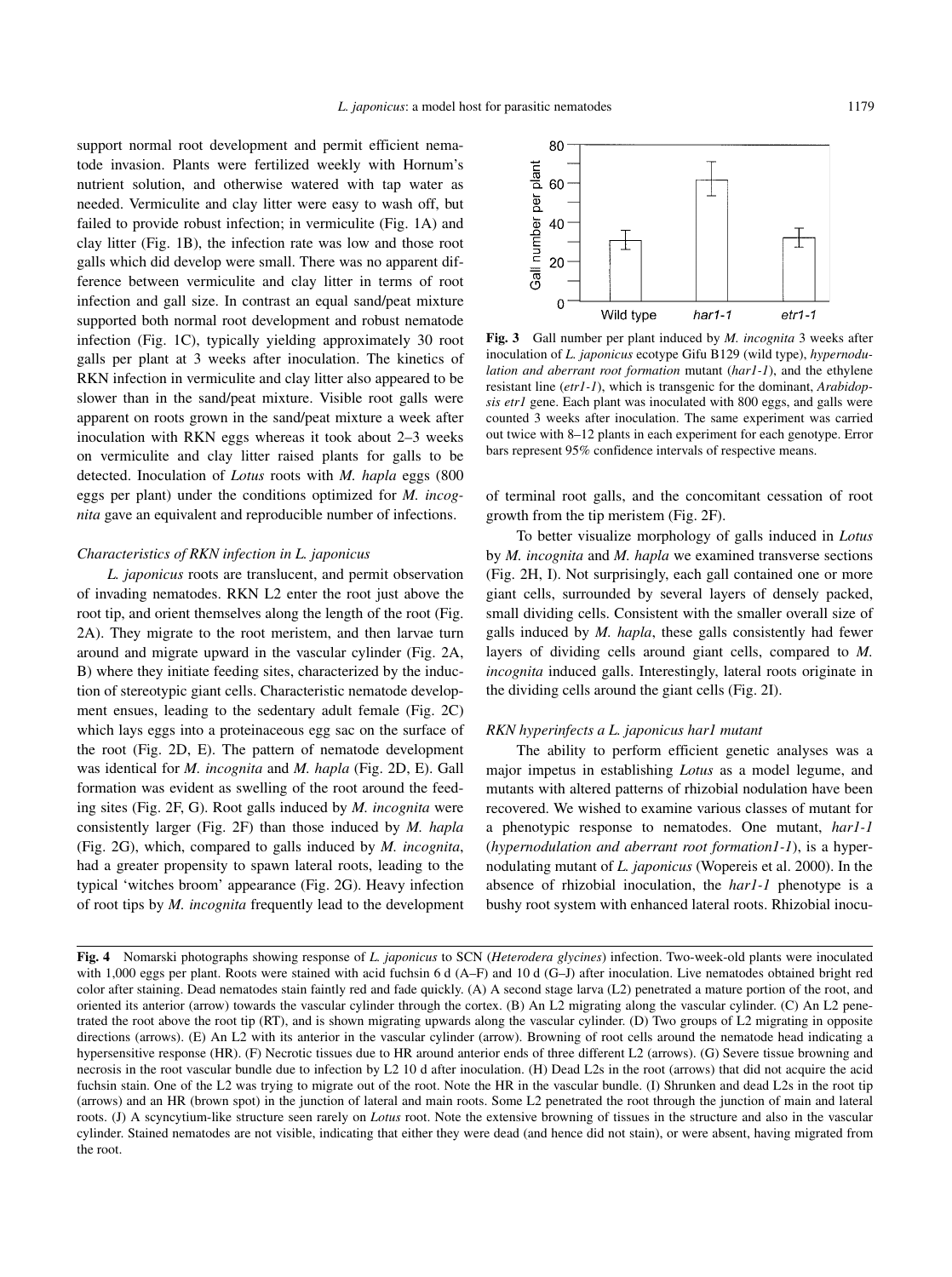

lation induces a drastic inhibition of root and shoot growth in these plants concomitant with the loss of auto-regulation of nodulation ([Wopereis et al. 2000](#page-8-20)). Intriguingly, independently isolated alleles of this gene [\(Kawaguchi et al. 2002\)](#page-8-22) also

showed increased development of arbuscules following infection by arbuscular mycorrhizal fungi ([Solaiman et al. 2000](#page-8-23)). We inoculated wild-type and mutant *Lotus* strains with *M. incognita* and found that on average, *har1-1* plants had about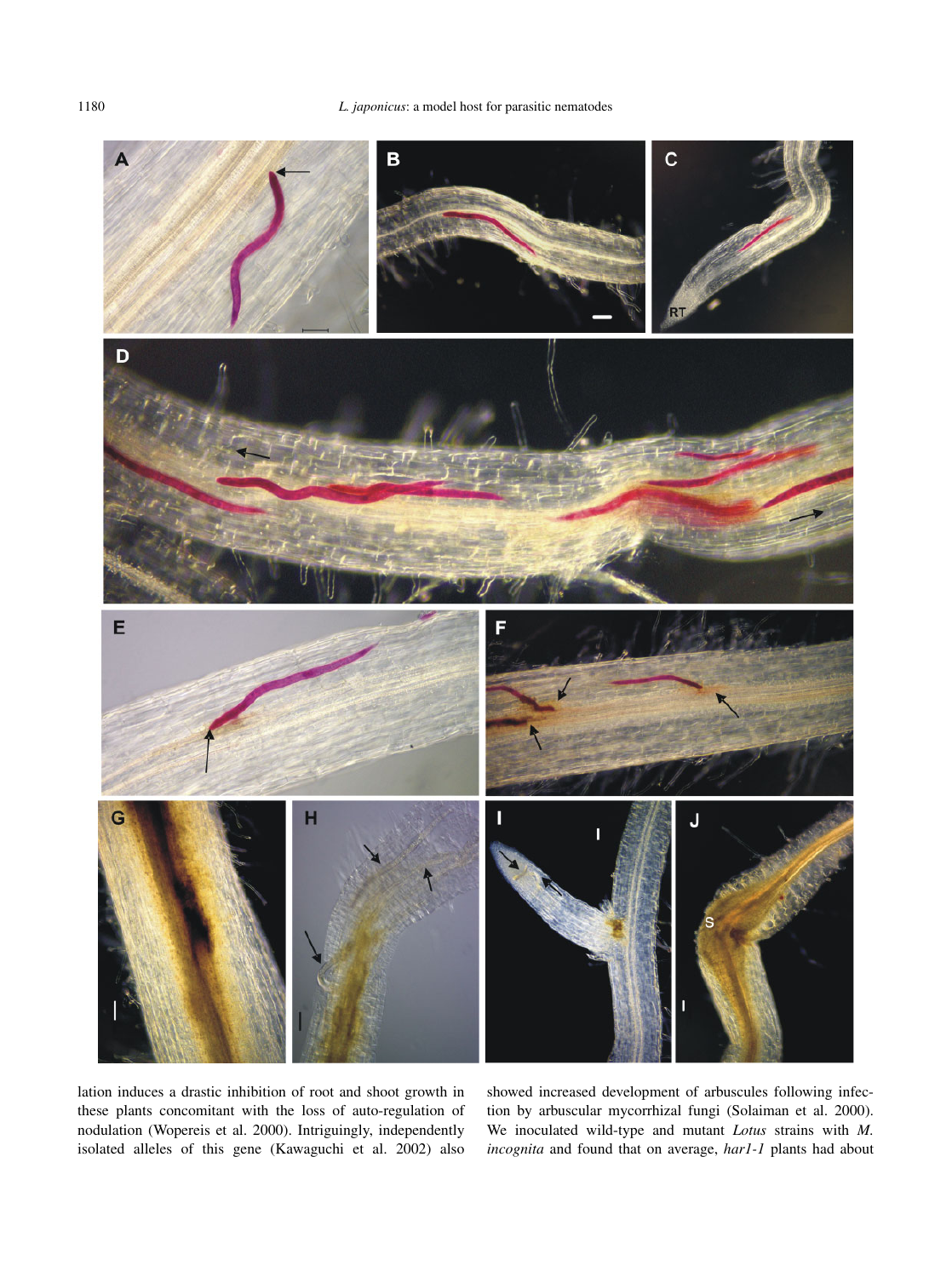twice the number of galls (62 galls per plant) than found on wild type (Fig. [3](#page-8-21)). However, unlike the response to rhizobium inoculation, the *har1-1* strain did not exhibit a drastic inhibition of root and shoot growth in following RKN inoculation, nor was and expanded zone of the root system galled, as is the case after inoculation of *har-1* alleles with rhizobia ([Wopereis et al.](#page-8-20) [2000](#page-8-20)) or mycorrhizae ([Solaiman et al. 2000\)](#page-8-23).

The second mutant we tested was a transgenic *Lotus* line carrying the *etr1-1* allele of the *A. thaliana ETR1* gene [\(Chang](#page-8-24) [et al. 1993\)](#page-8-24). This dominant allele confers both an ethylene resistant and a rhizobial hypernodulation phenotype to the transgenic *Lotus* plants (Lohar et al., submitted). In contrast to the results with *har-1-1*, the difference in gall number between wild-type and ethylene resistant plants (33 galls per plant) was not statistically significant (Fig. [3\)](#page-8-21). Hence, one mutant *Lotus* line with a nodulation phenotype (*har1*) also exhibits a nematode-infection phenotype, whereas another (the *etr* transgenic line) does not. Further, the nematode-galling phenotype seen on the *har1* plants is not a direct recapitulation of the rhizobialnodulation phenotype, reinforcing the power of *Lotus* as a tool to dissect subtle and complex biological interactions.

## *SCN induces an HR in L. japonicus*

Two-week-old *Lotus* plants grown at a constant temperature of 26.0°C in either clay litter or an equal mix of sand and peat were inoculated with approximately 1,000 SCN eggs, and scored for infection 6 d (Fig. [4A](#page-8-21)–F) and 10 d (Fig. [4G](#page-8-21)–J) later by staining roots with acid fuchsin. We independently scored the root systems of 15 *Lotus* plants and found that infection by SCN in clay litter was rare. However, we found a large number of SCN L2 in all roots observed 6 d after inoculation in the sand/peat mixture. After penetrating the epidermis, L2 oriented their anterior through the cortex towards vascular bundle (Fig. [4](#page-8-21)A). They then turn to migrate parallel to the vascular bundle in search of cells to induce feeding sites (Fig. [4B](#page-8-21)–D). Unlike RKN L2, SCN larvae enter the root at any point on the root surface, from the root tip (Fig. [4C](#page-8-21)) to mature root zones (Fig. [4](#page-8-21)A, B, D), with some L2 apparently entering the root at the site of lateral root eruption (Fig. [4I](#page-8-21)). Also in contrast to invading RKN larvae, SCN L2 migrate both acropetally and basipetally from the penetration site (Fig. [4](#page-8-21)D).

Cell necrosis or browning was not apparent at the point of root entry, or in the epidermis or cortex through which larvae migrated. However, when observed 6 d after inoculation many vascular cells in close proximity to the anterior of the nematode displayed a hypersensitive response (HR) and turned brown and necrotic (Fig. [4E](#page-8-21), F). These HR reactions were coincidental with larval feeding, and became increasingly conspicuous, occupying a large part of the vascular cylinder by 10 d after inoculation (Fig. [4](#page-8-21)G). At this stage nematodes were sometimes seen migrating out of the root (Fig. [4H](#page-8-21)), indicating that they had failed to establish feeding sites. At 10 d after inoculation the nematodes stained only lightly and transiently with acid fuchsin, indicating that they were either dead or dying of starvation. Consistent with this interpretation was the presence of shrunken nematodes (Fig. [4I](#page-8-21)). Occasionally an HR was observed with no nematode being clearly present (Fig. [4](#page-8-21)I), likely reflecting that the still motile larvae had migrated from the root. After careful examination of fifteen *Lotus* root systems inoculated with SCN we observed just two occurrences of the syncytial cells indicative of feeding site establishment (Fig. [4](#page-8-21)J). However, these syncytia displayed a strong HR. Collectively, our results indicate that the Gifu B129 ecotype of *L. japonicus* is resistant to the MO line of SCN, and that this resistance involves the induction of an HR at the feeding site. However, SCN L2 could enter the *Lotus* root, and migrate through it without inducing an HR.

## **Discussion**

Root-knot and soybean cyst nematodes are economically important, obligate parasites that induce unique structures in host roots. However, little is known about the plant genes required for these specialized structures which serve as feeding sites for the nematode. The use of model plants for which extensive genomic information is available offers obvious advantages over crop plants in the study of the complex host biology associated with feeding site induction and function, and *A. thaliana* has proven tractable [\(Sijmons et al. 1991](#page-8-4), [de](#page-8-5) [Almeida Engler et al. 1999](#page-8-5), [Puthoff et al. 2003\)](#page-8-6). However, a recent study [\(Koltai et al. 2001](#page-8-12)) showed that the parasitic plant–nematode interaction elicits pathways in common with mutualistic legume–rhizobium symbiosis, suggesting that comparing and contrasting findings from various host–microbe associations might be particularly rewarding. Further, since both symbioses (parasitic and mutualistic) are economically important, a model legume is a practical choice to study both interactions in the same system, and our results confirm that *L. japonicus* is an excellent model for such research.

As a first step in assessing *Lotus* for its suitability as a nematode host, we examined physical parameters. The choice of growth medium for root–nematode experiments is important, as soil texture affects the severity of root infestation. Sandy loams and coarser textured soils are more conducive to infection in the field than heavy or clay soils [\(Sasser 1954](#page-8-25), [Raski](#page-8-26) [and Johnson 1959,](#page-8-26) [Thomason and Lear 1959](#page-8-27)), and researchers typically use coarse textured soils such as river bottom sand for RKN studies in the greenhouse ([de Ilarduya et al. 2001,](#page-8-28) [Ammiraju et al. 2003](#page-7-5)). However, unlike tomato, we found that *Lotus* roots develop poorly in sand alone, and so we tested various growth media for nematode infection. An equal mix of sand and peat was found to be optimal, supporting both good root development and efficient infection by the several nematode species tested. Several other "soil types", including clay litter and vermiculite were found to sustain robust *Lotus* root systems, but nematode infection was retarded in these media. A constant temperature of 26.0°C was found to be optimal both for *Lotus* growth and nematode infection.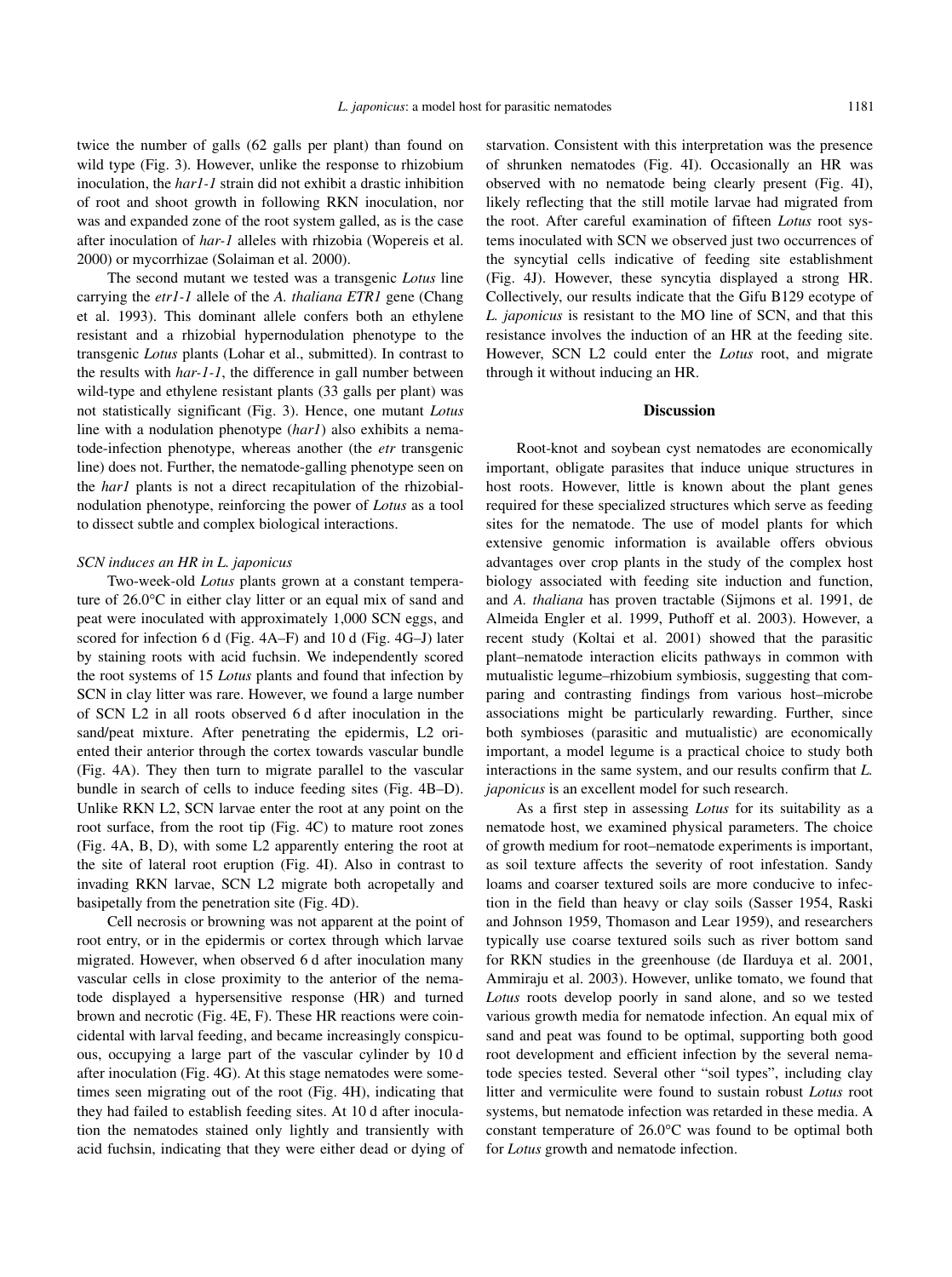The translucent nature of *L. japonicus* roots permits continuous, non-destructive monitoring of the invasion process at least to the stage where feeding sites are induced using standard Nomarski optics. Similar observations have been made in *Arabidopsis* ([Wyss et al. 1992](#page-8-29)), but computer enhancement of video images was required to achieve satisfactory resolution in this species. As is the case on *Arabidopsis* [\(Wyss et al. 1992](#page-8-29)), we observed that RKN larvae preferentially penetrate *Lotus* just above the root tip. In contrast, however, SCN L2 freely penetrate any portion of the *Lotus* root. This differs from the situation in soybean, where the larvae exhibit a strong preference for penetrating the root 1 cm or more above the root tip ([Kinloch 1998](#page-8-30)). Similarly, [Wyss \(1997\)](#page-8-31) reported that beet cyst nematode (*Heterodera schachtii*) L2 invade *Arabidopsis* roots predominantly in the zone of elongation (above the root tip).

Behavior within the *Lotus* root also was seen to be different for root-knot and cyst nematodes. Following penetration of the epidermis, we observed that *M. incognita* L2 initially migrate through the cortex towards the root tip, and because no cellular damage was evident, we presume that migration is through the apoplast, as is the case in other hosts examined ([Wyss et al. 1992](#page-8-29)). At, or just prior to the root tip meristem, RKN L2 turn, and migrate basipetally into the vascular cylinder. SCN larvae also migrate within and parallel to the vascular cylinder, but because they are able to penetrate the root at any position along its length, their migration is apolar. In *Arabidopsis*, root tissue at the site of infection and along the path of migrating SCN became necrotic ([Grundler et al. 1997](#page-8-32)). A similar observation has been reported for *H. schachtii* in which larval death accompanies necrosis of cortical cells in the roots of resistant sugarbeet [\(Kleine et al. 1997\)](#page-8-33). In contrast, SCN does not elicit tissue browning/necrosis either at the site of entry or during migration in the cortex in *Lotus*.

The end of the migratory phase within the vasculature for both species corresponded with the onset of feeding site induction, but the outcome was very dependant on the nematode species. Morphologically distinct feeding sites (syncytia) were rarely apparent following infection with SCN. Rather, a necrotic, HR ensued, indicating that the tested host ecotype (Gifu) is resistant to the nematode line (MO). It appeared that the HR was induced only after attempts by the invading worms to initiate feeding sites in *Lotus*. This pattern strongly recapitulates the pattern reported for SCN-resistant soybean plants ([Endo 1991,](#page-8-34) [Kim et al. 1987](#page-8-35)), suggesting that the response of *Lotus* to SCN is more similar to the response of resistant soybean plants than is that of *Arabidopsis*. The formation of rare syncytia by SCN in *Lotus* root indicates that in spite of strong resistance response, *Lotus* is fully competent to respond to signals from the nematode and is able to respond by inducing feeding structures. We suspect that certain combinations of *L. japonicus* accessions and SCN races will produce fully compatible interactions. The availability of compatible and resistant lines would facilitate the mapping of *R*-loci, and as cloning genes by chromosome walking is a routine procedure in *L.*

*japonicus* [\(Krussel et al. 2002,](#page-8-36) [Nishimura et al. 2002](#page-8-15)), *Lotus* should become a useful plant for cloning interesting genes in the pathway of SCN–legume interactions.

In contrast, both tested RKN species (*M. incognita* and *M. hapla*) were able to initiate giant cell formation from vascular parenchyma cells in the stele, and continue development through three molts to sexual maturity, confirming that *L. Japonicus* is bona fide host for RKN. It is important to stress that other combinations of nematode isolate/species with different *Lotus* ecotypes may give different patterns of resistance or susceptibility to those described here, and we plan to examine a range of *Lotus* accessions.

As a prelude to a thorough survey of host responses to plant-parasitic nematodes by the many *L. japonicus* mutants exhibiting phenotypes associated with symbioses with microorganisms ([VandenBosch and Stacey 2003\)](#page-8-11), we examined two mutants we suspected might exhibit a nematode phenotype. The first mutant was chosen because it hypernodulates following rhizobial inoculation ([Wopereis et al. 2000\)](#page-8-20), and carries a single base change in the endogenous *Lotus har1* gene. The second mutant we examined was a transgenic, ethylene resistant *L. japonicus* line we constructed, and which we showed also to be hypernodulated by rhizobia (Lohar et al. submitted).

The *Lotus har-1* gene has recently been cloned, and found to encode a CLAVATA1 (CLV1) like receptor kinase ([Krussel](#page-8-36) [et al. 2002](#page-8-36), [Nishimura et al. 2002\)](#page-8-15). The *har1-1* allele has a single base change which leads to premature termination, and because it lacks the extracellular, receptor domain, it likely is a null. In *Arabidopsis*, CLV1 forms a hetero-dimer with CLV2, which perceives the apoplastic peptide ligand, CLV3 ([Rojo et](#page-8-37) [al. 2002](#page-8-37)) to control stem cell identity in shoot meristems. In the absence of rhizobial inoculation, *har1-1* produces an increased number of, but shortened, lateral roots, leading to a bushy root system ([Wopereis et al. 2000\)](#page-8-20). In the presence of compatible rhizobia, *har1-1* displays a hypernodulation response. Further, not only do the roots become hypernodulated, but there is a drastic inhibition of root and shoot growth ([Wopereis et al.](#page-8-20) [2000\)](#page-8-20). Remarkably, the root mutant phenotype is restored when normal *har-1* activity is present in the shoot. Thus, the *har1-1* phenotype is shoot controlled. It has been proposed that HAR-1 may interact with a root derived signal (and possibly with other proteins) in the shoot, and that the interaction induces a feed back regulation of nodulation and lateral root formation in the root ([Krussel et al. 2002](#page-8-36), [Nishimura et al. 2002\)](#page-8-15). It is not unreasonable to speculate that the hypothesized root-derived signal may be a CLV3-like peptide. Intriguingly, it has recently been proposed that SCN produces such molecules [\(Olsen and](#page-8-38) [Skriver 2003\)](#page-8-38), possibly to mimic an endogenous plant ligand ([Bird 1996\)](#page-7-1), although the role of these nematode peptides awaits a functional test. A computational screen [\(Olsen and](#page-8-38) [Skriver 2003\)](#page-8-38) failed to identify similar peptides in RKN, but the libraries from which the *Meloidogyne* sequences were obtained ([McCarter et al. 2003](#page-8-39)) were not specifically enriched for sequences from secretory glands, as had been the SCN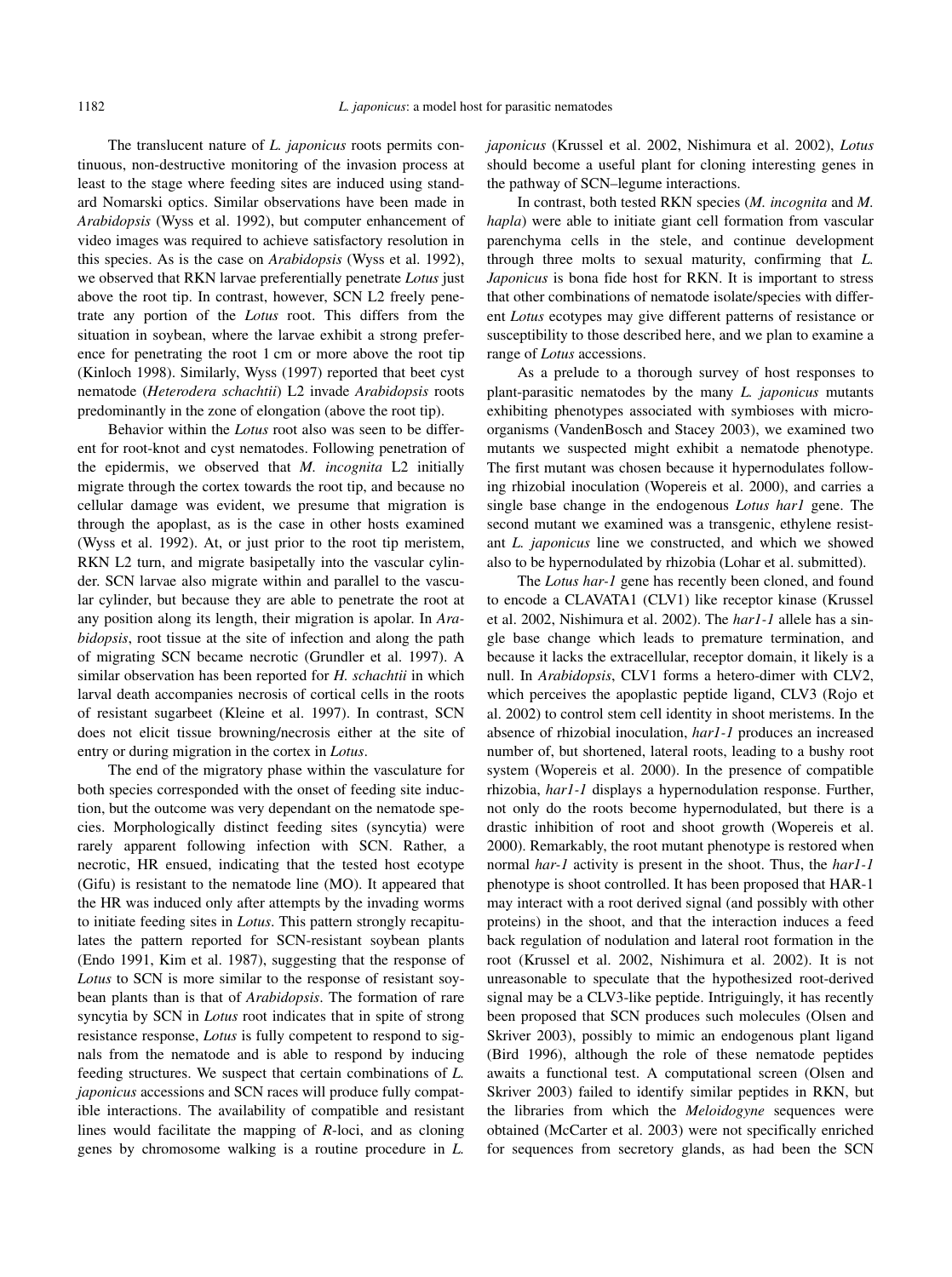libraries. We showed that *M. incognita* establishes approximately twice the number of galls on *har1-1* plants compared to a wild-type host. It would be interesting to compare the response of *har1-1* plants to SCN invasion, but as we discussed, the Gifu ecotype of *Lotus* is resistant to SCN.

The central phenotype of RKN on *har1* plants (i.e. hypergalling) is equivalent to the principal rhizobial and mycorrhizal phenotypes [\(Solaiman et al. 2000](#page-8-23)). However, in contrast to the outcome of rhizobial inoculation, RKN infection does not cause discernible inhibition of root and shoot growth after inoculation with nematodes, indicating that nematode infection does not trigger a systemic regulation of overall plant development. In the absence of specific experimental evidence, a direct relationship between RKN proteins and the *Lotus har1* locus must remain conjectural, and indeed more trivial reasons for the hypergalling phenotype can be envisioned. For example, [Wopereis et al. \(2000\)](#page-8-20) reported that the density of lateral root primordia and emerged lateral roots (number per unit length of root) were at least three times higher in *har1-1* plants compared to wild type. Thus, the increased gall number in *har1-1* might be due to the increased number of lateral roots providing additional targets for nematode penetration, although on wild-type plants the number of potential penetration points far exceeds the actual number of galls.

Like *har1-1* plants, ethylene resistant *L. japonicus* plants have been shown to be hypernodulated by rhizobia (Lohar et al. submitted). However, we found the level of RKN infection in ethylene-resistant *Lotus* plants to be similar to wild-type plants. Thus, ethylene may not play a direct role in interaction between *Lotus* root and RKNs.

Collectively, our results indicate that *L. japonicus* is a good model legume for studying legume–nematode interactions. Further, because *Lotus* is a good system to study legume– rhizobium and legume–mycorrhizae symbioses, comparing these beneficial symbiosis with the harmful symbiosis involving parasitic nematodes will likely be rewarding.

## **Materials and Methods**

#### *Plant material and growth conditions*

Wild-type (ecotype Gifu B129) and mutant *L. japonicus* lines were treated identically. Construction of the *Lotus* line transgenic for the *A. thaliana etr1-1* mutant allele of *ETR1* is described elsewhere (Lohar et al. submitted). Transgenic over-expression of *etr1-1* in the Gifu ecotype of *L. japonicus* confers ethylene resistance and a hypernodulation phenotype following rhizobial infection (Lohar et al. submitted). The *har1-1* mutant was obtained by [Szczyglowski et al.](#page-8-40) [\(1998\),](#page-8-40) and has been characterized extensively for its hypernodulation and short bushy root phenotype [\(Wopereis et al. 2000](#page-8-20), [Krussel et al.](#page-8-36) [2002](#page-8-36), [Nishimura et al. 2002\)](#page-8-15). Seeds were scarified and sterilized in concentrated sulfuric acid for 5 min, and then washed for 4–5 times with sterile water. Seeds were germinated on wet filter papers in the dark at room temperature for 2 d prior to transfer to either fine vermiculite, clay litter, or a mixture of river bottom sand and peat (1/1, v/v) in 5×5 cm plastic cups. Plants were maintained in the NCSU phytotron at a constant temperature (26.0°C or 28.0°C) with a 16-h light/ 8-h dark regimen. Plants were watered with tap water daily and fertilized weekly by watering with  $1 \times$  Hornum's nutrient solution (5 mM  $NH_4NO_3$ , 3 mM KNO<sub>3</sub>, 1.2 mM MgSO<sub>4</sub>, 720 µM NaH<sub>2</sub>PO<sub>4</sub>, 50 µM Fe-EDTA (9% Fe), 7  $\mu$ M MnSO<sub>4</sub>, 20  $\mu$ M H<sub>3</sub>BO<sub>3</sub>, 2  $\mu$ M CuSO<sub>4</sub>, 1  $\mu$ M  $ZnSO_4$ , 300 nM  $Na<sub>2</sub>MoO<sub>4</sub>$ , pH 6.8).

Plants were inoculated with nematodes 2 weeks after planting, and galls were scored 3 weeks after inoculation.

## *Nematode culture and inoculation*

RKNs (*M. incognita* and *M. hapla*) were maintained in the greenhouse on tomato plants, and egg masses were extracted with 0.5% (v/v) NaOCl, and second stage larvae hatched as described by [Hussey and Barker \(1973\).](#page-8-41) Plants typically were inoculated with about 800–1,000 eggs or 150–200 RKNs infective larvae (L2) at 1–2 weeks after germination. Inoculated roots were destructively observed for root galls beginning 1-week post inoculation.

SCN MO (*H. glycines*) was maintained in the greenhouse on soybean. SCN eggs were isolated after homogenizing the cysts in a glass homogenizer and rinsing the eggs onto a sieve with a 25-µm mesh ([Cairns 1960\)](#page-7-6). Two-week-old *Lotus* plants were inoculated with 1,000 freshly isolated eggs.

#### *Staining and microscopy*

Soil was rinsed from roots, which then were cleared in  $2\%$  (v/v) NaHOCl for 4 min, followed by rinsing and soaking in water for 15 min. Roots were boiled for 30 s in 0.01% acid fuchsin in 150 mM acetic acid, cooled, rinsed and stored in distilled water. Stained roots were mounted on microscope slides and photographed either using a compound microscope equipped with Nomarski DIC optics, or a stereomicroscope.

Unstained galls were prepared for observation and photography under the light microscope either by hand-sectioning as fresh tissue, or were fixed, dehydrated, infiltrated with paraffin, and 25 µM sections cut using a rotary microtome as described by [Graham and Joshi](#page-8-42) [\(1995\).](#page-8-42)

#### **Acknowledgments**

We thank Eric L. Davis for supplying a population of *H. glycines* MO and Peter M. Gresshoff for *L. japonicus har1-1* and *etr1-1* seeds. This research was supported by USDA-NRI award 99-35302- 8233, and NSF Plant Genome award DBI0077503 to DB.

## **References**

- <span id="page-7-5"></span>Ammiraju, J.S.S., Veremis, J.C., Huang, X., Roberts, P.A. and Kaloshian, I. (2003) The heat-stable root-knot nematode resistance gene *Mi-9* from *Lycopersicon peruvianum* is localized on the short arm of chromosome 6. *Theor. Appl. Genet.* 106: 478–484.
- <span id="page-7-4"></span>Asamizu, E., Nakamura, Y., Sato, S. and Tabata, S. (2000) Generation of 7137 non-redundant expressed sequence tags from a legume, *Lotus japonicus*. *DNA Res.* 7: 127–130.
- <span id="page-7-1"></span>Bird, D.McK. (1996) Manipulation of host gene expression by root-knot nematodes. *J. Parasitol.* 82: 881–888.
- <span id="page-7-3"></span>Bird, D.McK. and Koltai, H. (2000) Plant parasitic nematodes: Habitats, hormones and horizontally-acquired genes. *J. Plant Growth Regul.* 19: 183–194.
- <span id="page-7-2"></span>Bird, D.McK. and Wilson, M.A. (1994) DNA sequence and expression analysis of root-knot nematode elicited giant cell transcripts. *Mol. Plant-Microbe Interact.* 7: 419–424.
- <span id="page-7-0"></span>Bradley, E.B. and Duffy, M. (1982) The value of plant resistance to the soybean cyst nematode: a case study of Forrest soybean. USDA-ARS Staff Report AGES820929, Washington, DC.
- <span id="page-7-6"></span>Cairns, E.J. (1960) Methods in nematology: A review. *In* Nematology. Edited by Sasser, J.N and Jenkins, W.R. pp. 33–84. University of North Carolina Press, Chapel Hill.